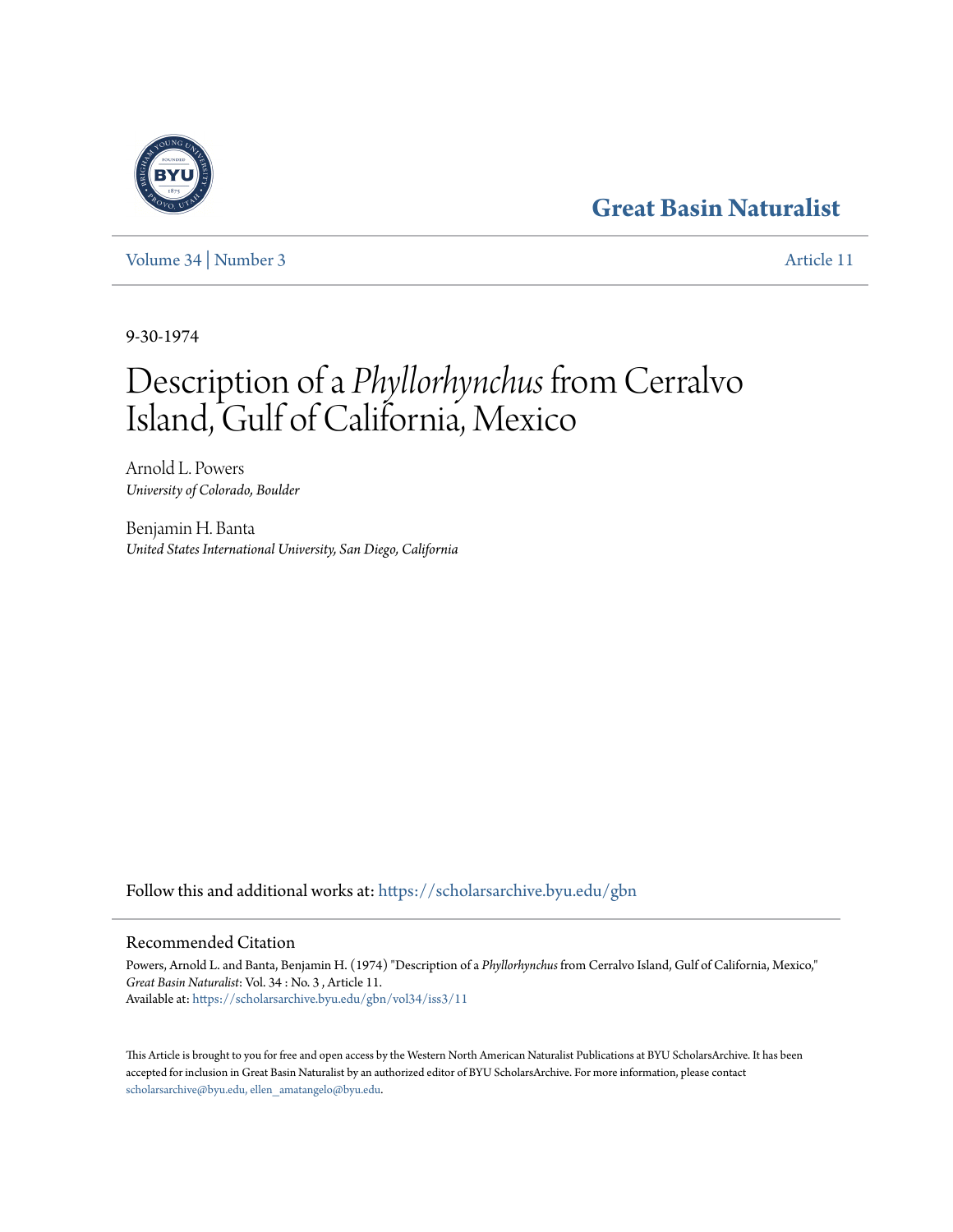#### DESCRIPTION OF A PHYLLORHYNCHUS FROM CERRALVO ISLAND, GULF OF CALIFORNIA, MEXICO

#### Arnold L. Powers<sup>1</sup> and Benjamin H. Banta<sup>2</sup>

ABSTRACT.— *Phyllorhynchus decurtatus porelli* ssp. nov. is described from a single specimen from Cerralvo Island, Gulf of California, Mexico, and is regarded as different from *P. d. decuratus* on the basis of an increase blotches (41 as compared to 18-33) and an increased number of supralabials (7 as compared to 6), combined with geographical isolation and the high degree of endemism found in other reptiles on Cerralvo Island.

Among the herpetological specimens secured from Cerralvo Island, Gulf of California, Mexico, in January 1973 is an example of Phyllorhynchus decurtatus (Cope). It constitutes the first record of this species for Cerralvo Island. The specimen resembles a specimen of *P. decurtatus* (sɒsNH 44682) reported by Soulé and Sloan — (1966) from San Jose Island, located approximately 90 kilometers to the northwest (Fig. 1). When compared with the published meristic and morphological data provided by Klauber (1940) and Smith and Langebartel (1951), <sup>a</sup> number of distinctive features were found (Table 1). These data combined with the geographical isolation from the most similar populations on the Baja California peninsula and the high degree of endemism found in other reptiles occurring on Cerralvo Island merit the recognition of a distinct geographic race.

TABLE 1. Summary of selected morphometric and meristic characteristics<br>of nominal forms of *Phyllorhynchus* adapted from Klauber (1935, 1940);<br>Soulè and Sloan (1966); Savage and Cliff (1954); Smith and Langebartel (1951).

| <b>Species</b>            | Ventrals | $Sub-$<br>caudals | Supra-<br>labials | Dorsal<br>blotches |
|---------------------------|----------|-------------------|-------------------|--------------------|
| decurtatus                | 157-167  | 33-36             |                   | 18-33              |
| $decurtatus$ <sup>*</sup> | 153      | 33                |                   | 28                 |
| porelli                   | 160      | 33                |                   | 41                 |
| arenicola                 | 164      | 39                |                   | 30-32              |
| norrisi                   | 151-156  | $31 - 34$         |                   | 28-48              |
| perkinsi                  | 168-182  | $32 - 41$         |                   | $26 - 57$          |

\*from San José Island

### Phyllorhynchus decurtatus porelli, ssp. nov.

HOLOTYPE.- Subadult male: Natural History Society of Maryland number R1800 NHSM collected by Ismael Avilés from southwest Cerralvo Island, Gulf of California, 15 January 1973.

DIAGNOSIS.— A new geographic race of *Phyllorhynchus decurtatus* closely related to peninsula populations of P. *decurtatus* in

<sup>&</sup>lt;sup>1</sup>Department of Environmental, Population, and Organismic Biology, University of Colorado, Boulder, Colorado 80302. United States International University, San Diego, California 92131.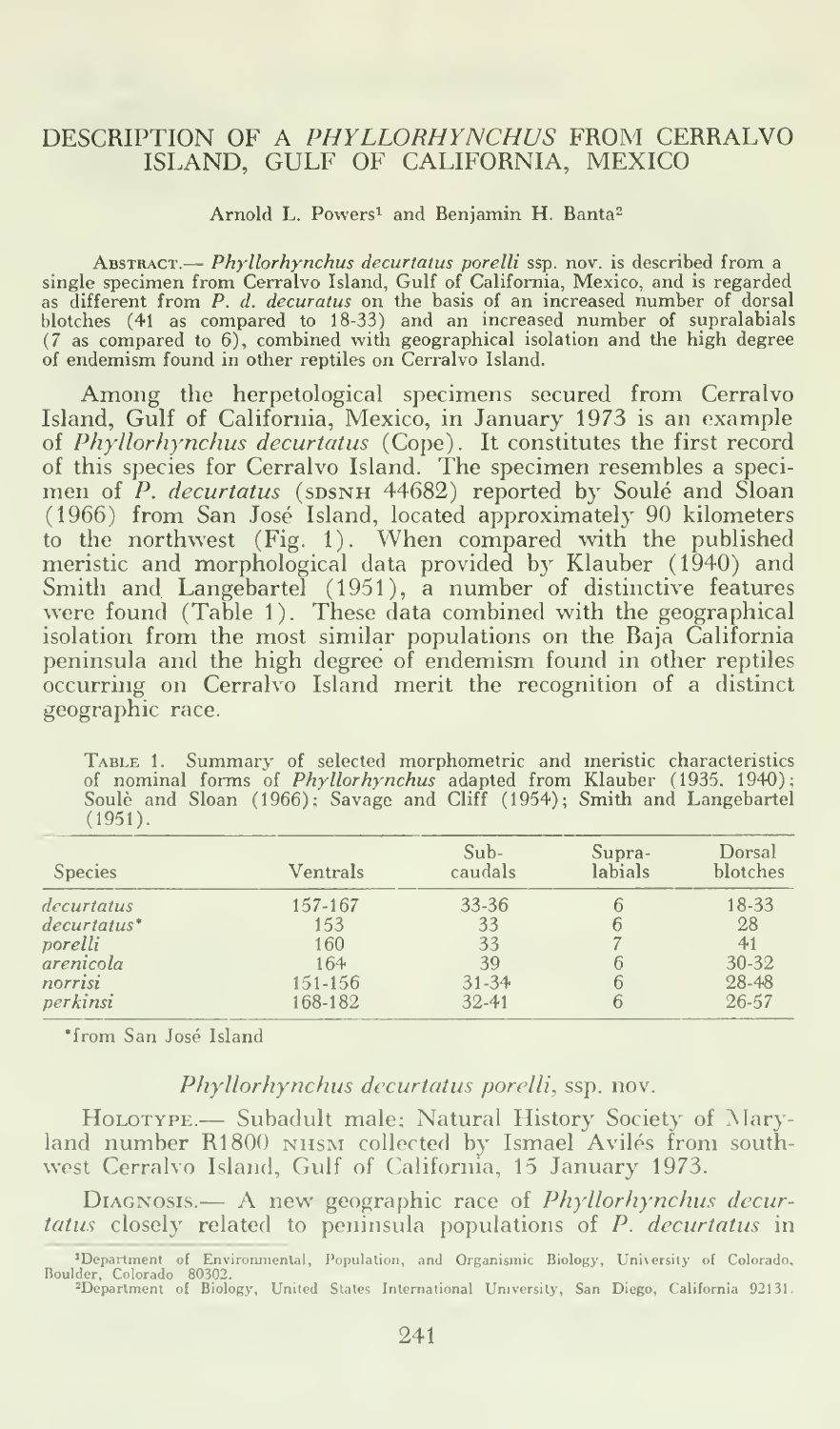

Fig. 1. Distribution of the genus Phyllorhyncus.

having an increased number of dorsal blotches (41 as compared to 18-33) and an increased number of supralabials (7 as compared to 6, Table 1).

DESCRIPTION.— Rostral large, truncate in dorsal profile, edges protruding and striated; intemasals triangular, separated by rostral, in contact with upper loreal and both sections of nasal. Body moderately stout, slightly flattened below but cylindrical. Tail relatively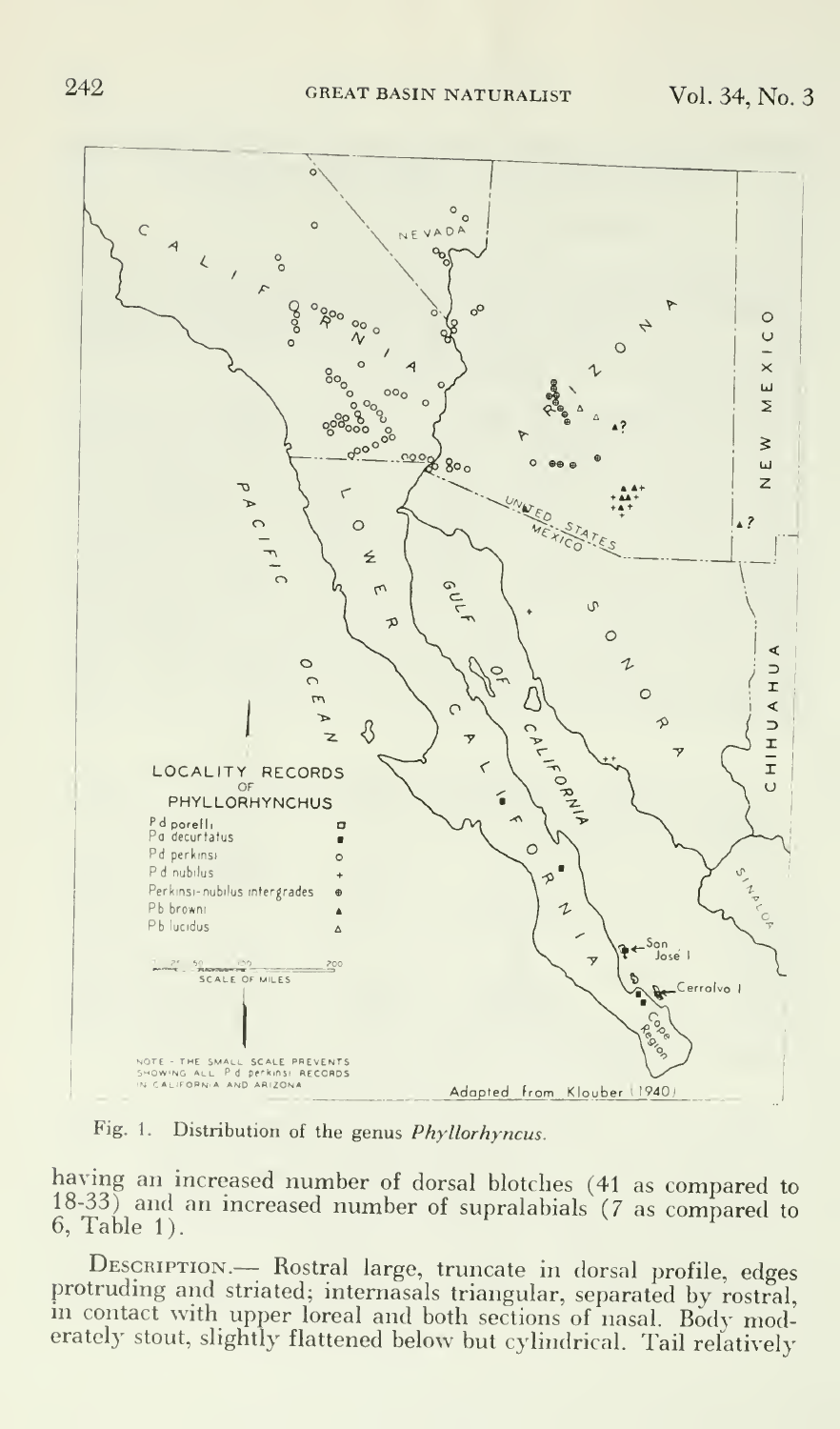

Fig. 2. Head of P. d. porelli, dorsal (a), ventral (b), and anterior (c) views.<br>Fig. 3. Head views of P. d. porelli from Cerralvo Island (top) and P. d.<br>decurtatus from San José Island (bottom).

short, decreasing rapidly in girth posteriorly. Head only slightly distinct from body, short with a blunt snout; not as broad at trunk as at mid-body. Scale rows 21-19-16; apical scale pits single; ventrals 160; anal single; subcaudals 33, all paired. The primary dorsal pattern is a series of 41 irregular brown blotches with a cream-white



Fig. 4. Dorsal views of P. d. decurtatus from San José Island and P. d. porelli from Cerralvo Island.